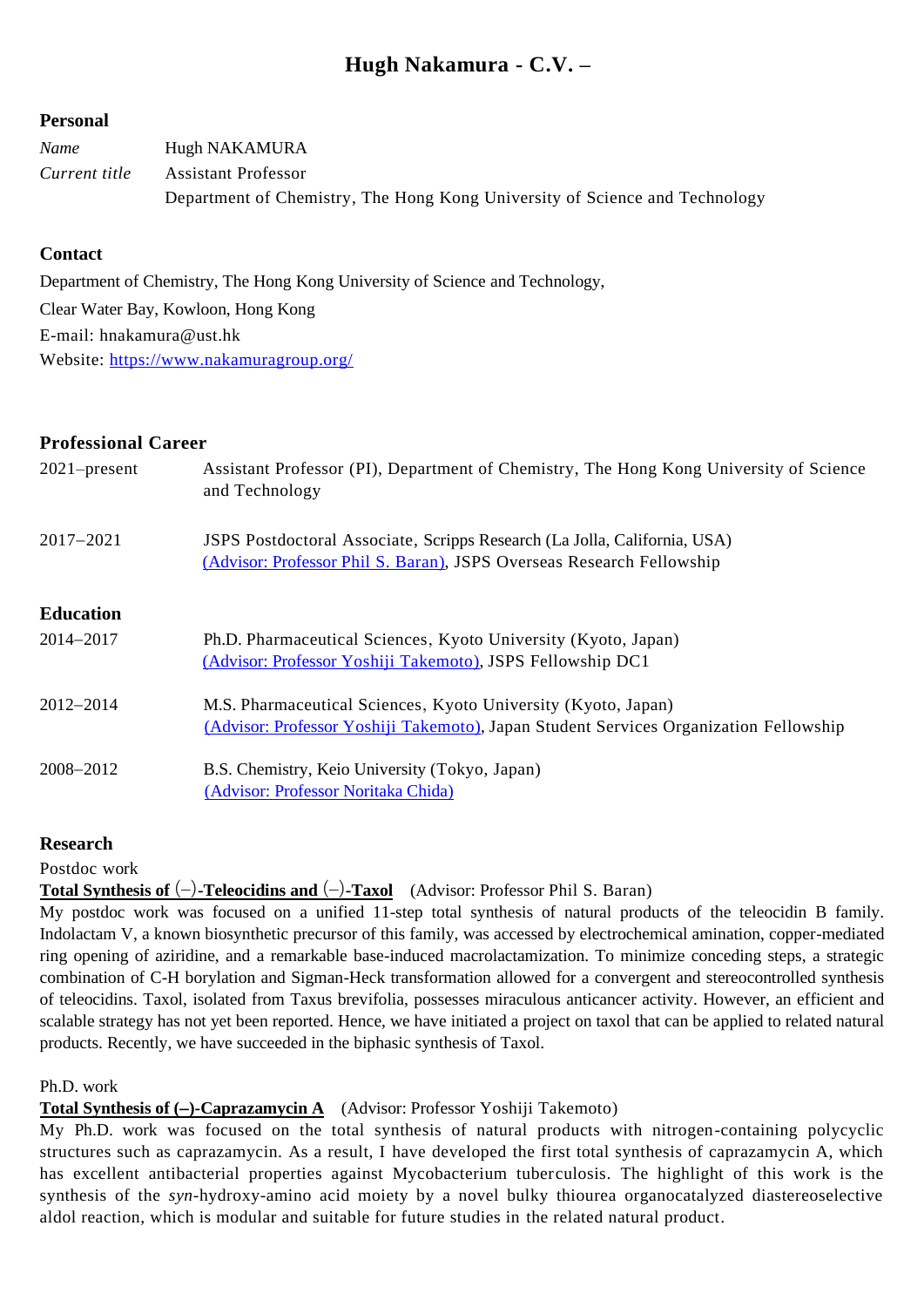# **Honors and Awards**

| 2019          | Meeting of Minds@HKU Forum for Outstanding Young Scholars (The University of Hong Kong)       |
|---------------|-----------------------------------------------------------------------------------------------|
| 2017-2019     | Japan Society for the Promotion of Sciences (JSPS) Postdoctral Fellowship for Research Abroad |
| 2015          | The 6th Otsu Academy Award Fellow                                                             |
| 2015          | The 13th Organic Chemistry the Next Generation Symposium: Best Oral Presentation Award        |
| 2014-2017     | Japan Society for the Promotion of Sciences (JSPS) Research Fellowship DC1                    |
| 2014          | The 134th Pharmaceutical Society of Japan Annual Convention: Best Oral Presentation Award     |
| 2014          | The 31st Organic Synthesis Symposium: Best Poster Presentation Award                          |
| $2012 - 2014$ | Japan Student Services Organization Fellowship                                                |

# **Journal Publication**

13. **Hugh Nakamura**, Kosuke Yasui, Phil S. Baran

"Total Synthesis of Teleocidins B-1-B-4 by Redox-Relay Chain Walking (RRCW)" *J. Synth. Org. Chem. Jpn.* **2021**, *79*, 333−343 **[DOI: 10.5059/yukigoseikyokaishi.79.333](https://www.jstage.jst.go.jp/article/yukigoseikyokaishi/79/4/79_333/_article/-char/en)**



12. Yuzuru Kanda, **Hugh Nakamura**, Shigenobu Umemiya, Ravi Kumar Puthukanoori, Venkata Ramana Murthy Appala, Gopi Krishna Gaddamanugu, Bheema Rao Paraselli, Phil S. Baran

"Two-Phase Synthesis of Taxol"

*J. Am. Chem. Soc.* **2020**, *142*, 10526−10533 **[DOI: 10.1021/jacs.0c03592](https://pubs.acs.org/doi/10.1021/jacs.0c03592)**

(This article was selected as a Top 20 most downloaded articles in the month)

(This article was selected as a Top 20 most downloaded articles in the year)

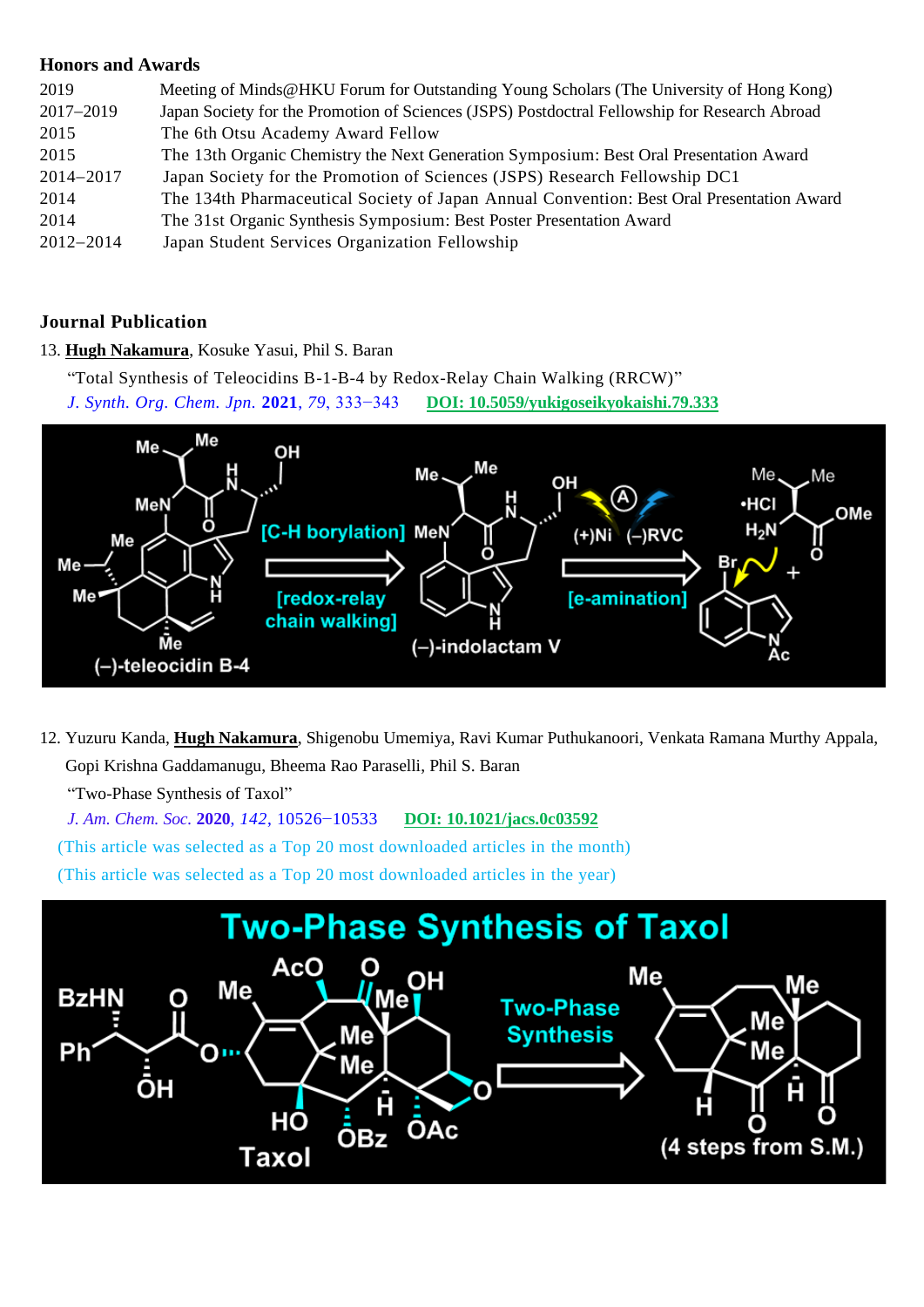11. **Hugh Nakamura**, Chihiro Tsukano, Takuma Yoshida, Motohiro Yasui, Shinsuke Yokouchi, Yusuke Kobayashi, Masayuki Igarashi, Yoshiji Takemoto

"Total Synthesis of Caprazamycin A: Practical and Scalable Synthesis of syn-β-Hydroxyamino Acids and Introduction of a Fatty Acid Side Chain to 1,4-Diazepanone"

*J. Am. Chem. Soc.* **2019**, *141*, 8527–8540 **DOI: [10.1021/jacs.9b02220](https://pubs.acs.org/doi/10.1021/jacs.9b02220)** (This article was selected as a Top 20 most downloaded articles in the month)



10. **Hugh Nakamura**, Kosuke Yasui, Yuzuru Kanda, Phil S. Baran

"11-Step Total Synthesis of Teleocidins B-1–B-4"

*J. Am. Chem. Soc.* **2019**, *141*, 1494–1497 **[DOI: 10.1021/jacs.8b13697](https://pubs.acs.org/doi/10.1021/jacs.8b13697)**

(This article was selected as a Top 20 most downloaded articles in the month; Ranked No.1)

(This article was selected as a Top 20 most downloaded articles in the year)

(This article was highlighted in the *Org. Process Res. Dev*. 2019, *23*, 289. **[DOI: 10.1021/acs.oprd.9b00092](https://pubs.acs.org/doi/10.1021/acs.oprd.9b00092)**)



9. **Hugh Nakamura**, Manami Kawakami, Chihiro Tsukano, Yoshiji Takemoto "Construction of ACDE Ring System of Calyciphylline A-type Alkaloids via Intramolecular Diels-Alder Reaction of a Tetra-substituted Olefin"

*Synlett* **2019**, *30*, 2253–2257**[DOI: 10.1055/s-0039-1690267](https://www.thieme-connect.com/products/ejournals/abstract/10.1055/s-0039-1690267)**

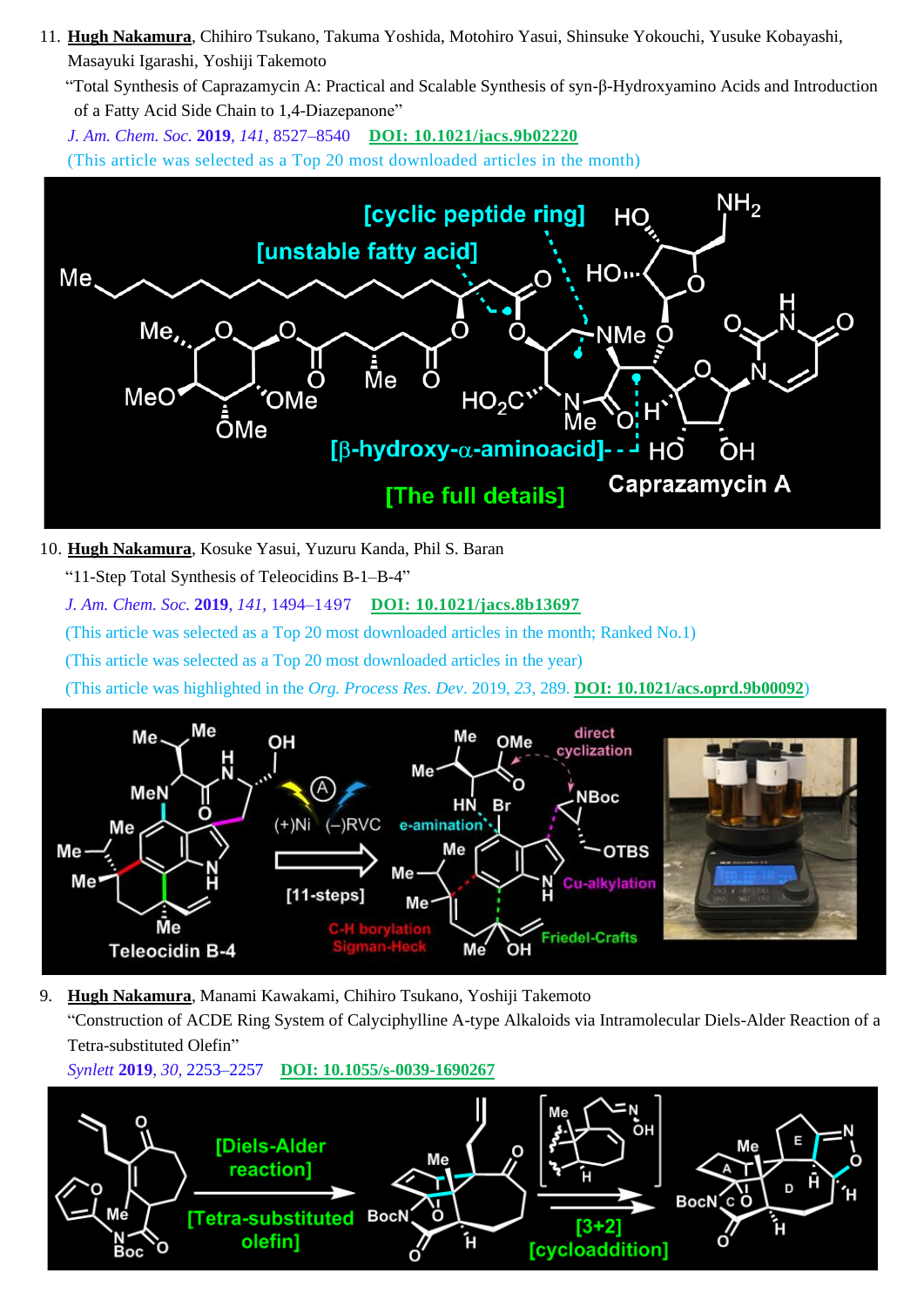8. **Hugh Nakamura**, Manami Kawakami, Chihiro Tsukano, Yoshiji Takemoto "Concise construction of the ACDE ring system of calver option alkaloids by a  $[5+2]$  cycloaddition" *Chem. Eur. J.* **2019**, *25*, 8701–8704 **[DOI: 10.1002/chem.201901690](https://chemistry-europe.onlinelibrary.wiley.com/doi/10.1002/chem.201901690)**



7. Yu K.awamata, Julien C. Vantourout, David P. Hickey, Peng Bai, Longrui Chen, Qinglong Hou, Wenhua Qiao, Koushik Barman, Martin Edwards, Alberto G. Castro, David S. Peters, Justine N. deGruyter, **Hugh Nakamura**, Kyle Knouse, Chuanguang Qin, Khalyd J. Clay, Denghui Bao, Chao Li, Jeremy T. Starr, Neal Sach, Martin D. Eastgate, Matthew Neurock, Shelly D. Minteer, Henry White, Phil S. Baran "Electrochemically Driven, Ni-Catalyzed Aryl Amination: Scope, Mechanism, and Applications" *J. Am. Chem. Soc.* **2019**, *141*, 6392–6402 **[DOI: 10.1021/jacs.9b01886](https://pubs.acs.org/doi/10.1021/jacs.9b01886)** (This article was selected as a Top 20 most downloaded articles in the month; Ranked No.1) (This article was selected as a Top 20 most downloaded articles in the year; Ranked No.2)



6. Yusuke Takahira, Miao Chen, Yu Kawamat, Pavel Mykhailiuka, **Hugh Nakamura**, Byron K. Peters, Solomon H. Reisberg, Chao Li, Longrui Chen, Tamaki Hoshikawa, Tomoyuki Shibuguchi, Phil S. Baran "Electrochemical C(sp3)–H Fluorination" *Synlett* **2019**, *30*, 1178–1182 **[DOI: 10.1055/s-0037-1611737](https://www.thieme-connect.de/products/ejournals/abstract/10.1055/s-0037-1611737)** (The 10 most popular articles in the month; Ranked No.1) (SYNLETT Best Paper Award **2019**) the award received **€ 3000**

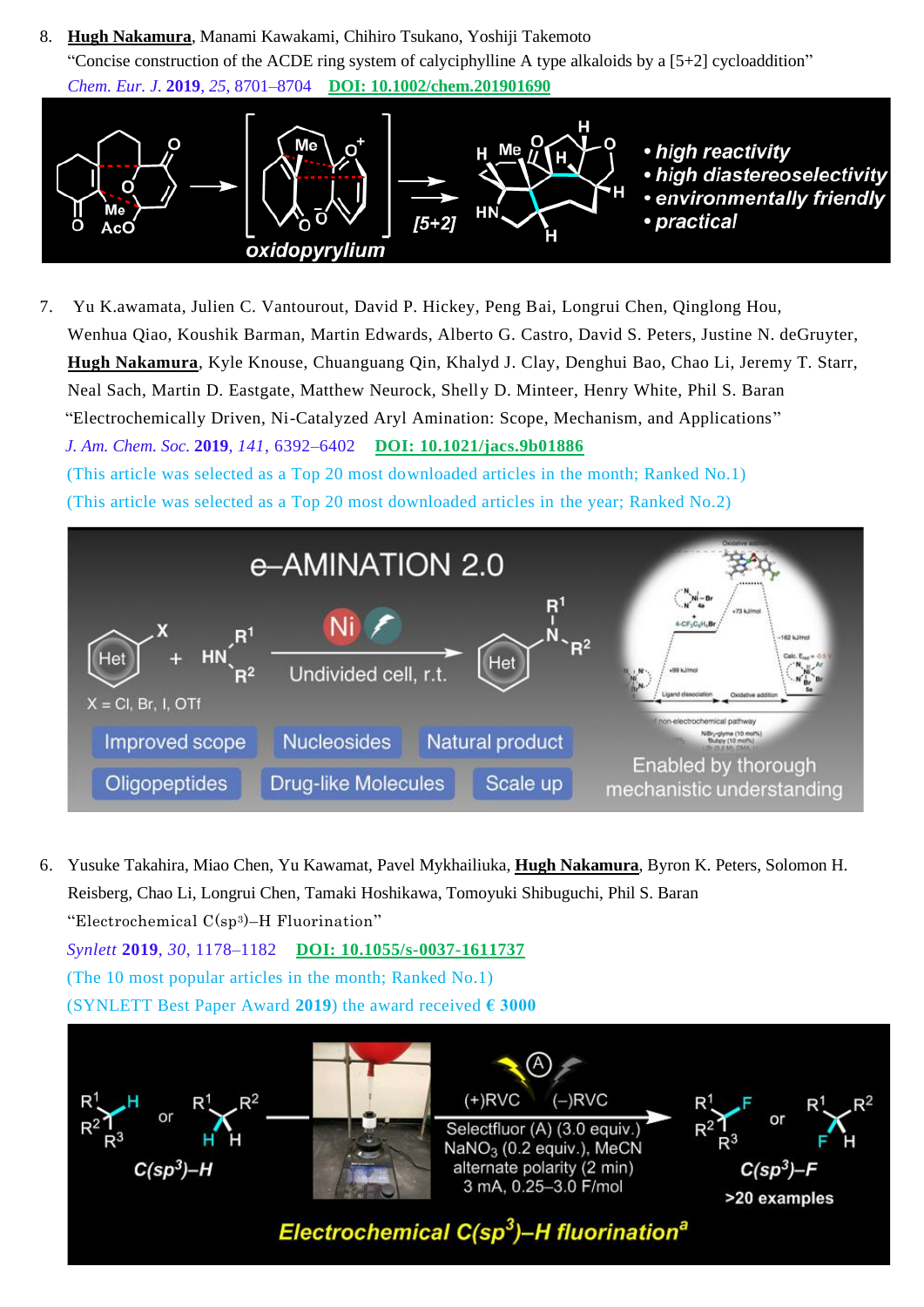5. Chao Li, Yu Kawamata, **Hugh Nakamura**, Julien C. Vantourout, Zhiqing Liu, Qinglong Hou, Denghui Bao, Jeremy T. Starr, Jinshan Chen, Ming Yan, Phil S. Baran "Electrochemically Enabled, Nickel-Catalyzed Amination" *Angew. Chem. Int. Ed.* **2017**, *56*, 13088–13093 **[DOI: 10.1002/anie.201707906](https://onlinelibrary.wiley.com/doi/full/10.1002/anie.201707906)** (This article was selected as a VIP paper.) (This article was highlighted in the Org. Process Res. Dev. 2017, 21, 1695. **[DOI:10.1021/acs.oprd.7b00338](https://pubs.acs.org/doi/abs/10.1021/acs.oprd.7b00338)**) R1  $[> 30$  examples] **INil** cat **fambient** [simple electrodes] temperature]  $X = Br$ . [undivided cell] *[practical]* CI, I, OTf **Constant** [scalable] [versatile]

[sustainable]

# 4. **Hugh Nakamura**

"Synthetic studies toward total synthesis of caprazamycins and calyciphylline A type alkaloids " *[Dissertation \(Ph.D. thesis\)](https://repository.kulib.kyoto-u.ac.jp/dspace/handle/2433/225523?locale=en)* **2017**, *Kyoto University* **[DOI: 10.14989/doctor.k20298](https://repository.kulib.kyoto-u.ac.jp/dspace/handle/2433/225523?locale=en)**

3. **Hugh Nakamura**, Takuma Yoshida, Chihiro Tsukano, Yoshiji Takemoto

current]

"Synthesis of CPZEN-45: Construction of the 1,4-Diazepin-2-one Core by the Cu-catalyzed Intramolecular Amidation of a Vinyl Iodide"

*Org. Lett.* **2016**, *18*, 2300–2303 **[DOI: 10.1021/acs.orglett.6b00943](http://dx.doi.org/10.1021/acs.orglett.6b00943)**



2. **Hugh Nakamura**, Chihiro Tsukano, Motohiro Yasui, Shinsuke Yokouchi, Masayuki Igarashi, Yoshiji Takemoto "Total Synthesis of (−)-Caprazamycin A"

*Angew. Chem. Int. Ed.* **2015**, *54*, 3136–3139 **[DOI: 10.1002/anie.201411954](http://dx.doi.org/10.1002/anie.201411954)** (This article was selected as a HOT paper.)

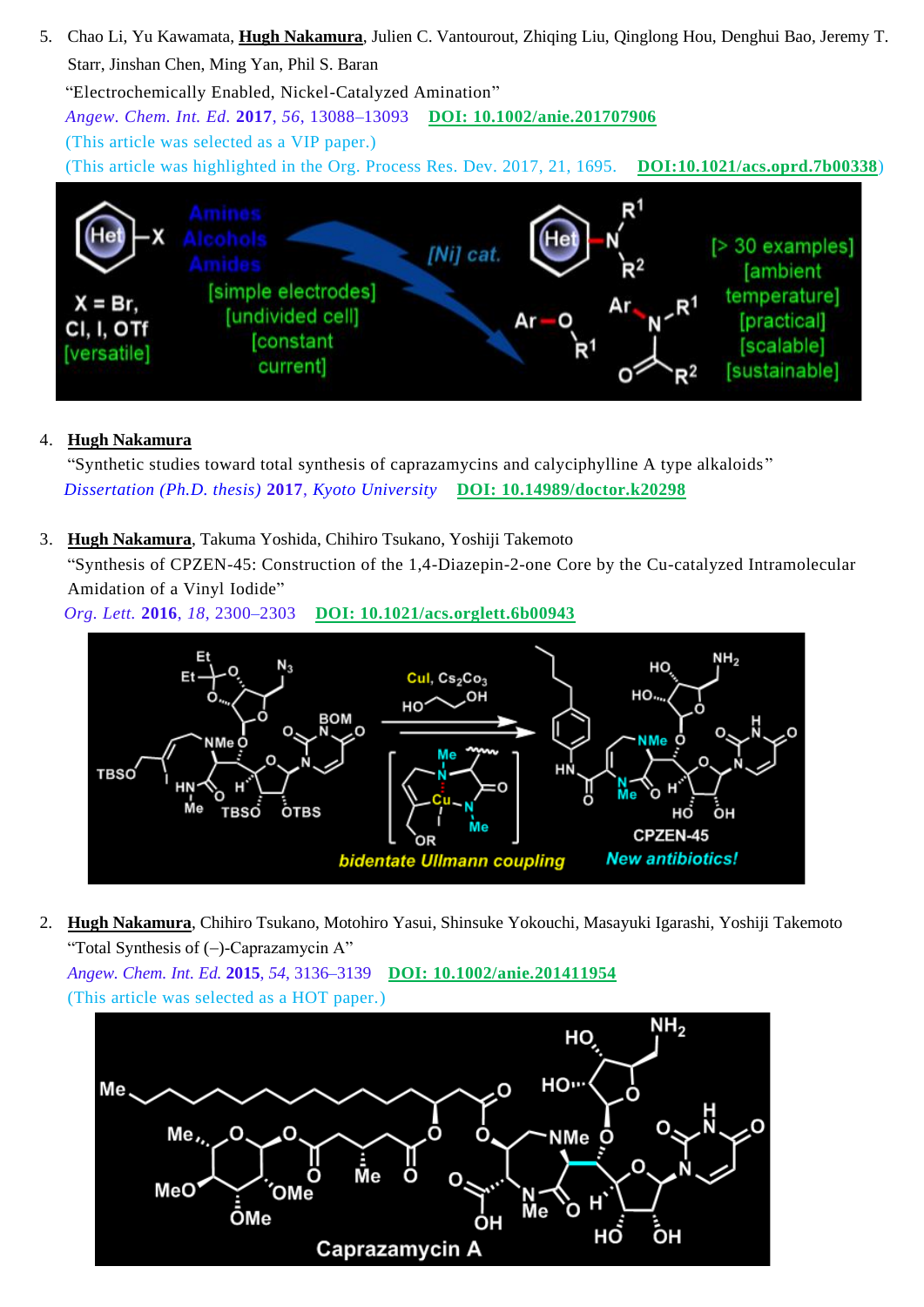1. Yuta Yanagita, **Hugh Nakamura**, Kenji Shirokane, Yusuke Kurosaki, Takaaki Sato, Noritaka Chida, "Direct Nucleophilic Addition to *N*-Alkoxyamides"

*Chem. Eur. J.* **2013**, *19*, 678–684 **[DOI: 10.1002/chem.201202639](http://onlinelibrary.wiley.com/doi/10.1002/chem.201202639/abstract)** (This article was highlighted in Organic Chemistry Portal.)



# **Major Books and Other Publications**

### 3. **Hugh Nakamura**

 "To win away games", Division of Organometallic Chemistry, Kinka Chemical Society, Japan, Organometallic News, [No. 1, 17-18, issued on March 18, 2022](https://kinka.or.jp/om/omnews_archive/2022_01.html)

### 2. **Hugh Nakamura**

 "How to survive in the big lab in US", Division of Medicinal Chemistry at The Pharmaceutical Society of Japan, [MEDCHEM NEWS,](https://www.jstage.jst.go.jp/article/medchem/31/1/31_8/_article/-char/en) Vol.31, No. 1, 8-12, 2021

1. **Hugh Nakamura**, Chihiro Tsukano, Yoshiji Takemoto "Latest Trends in Total Synthesis of Natural Products" (Area of responsibility: Total Synthesis of Caprazamycin A, a Liponucleoside having Fatty Acids Side Chain) [CMC Publishing CO. LTD. Mar 15, 2020](https://www.cmcbooks.co.jp/products/detail.php?product_id=6042) 

# **Invited Talk**

# 1. ○**Hugh Nakamura**

"Total synthesis of highly potent bioactive natural products" [The 4th Organic Chemistry Student Webinar, \(Tokyo, Japan, Jan. 2022, Zoom online webinar\)](https://connpass.com/event/230899/)

#### 2. ○**Hugh Nakamura**

"The Art and Science of Drug Discovery" Meeting of Minds@HKU Forum for Outstanding Young Scholars (The University of Hong Kong) (Hong Kong, China, October, 2019)

#### 3. ○**Hugh Nakamura**

"Total Synthesis of Amino acid Containing Natural Products" Georg-August-University Göttingen (Göttingen, Germany, July, 2019)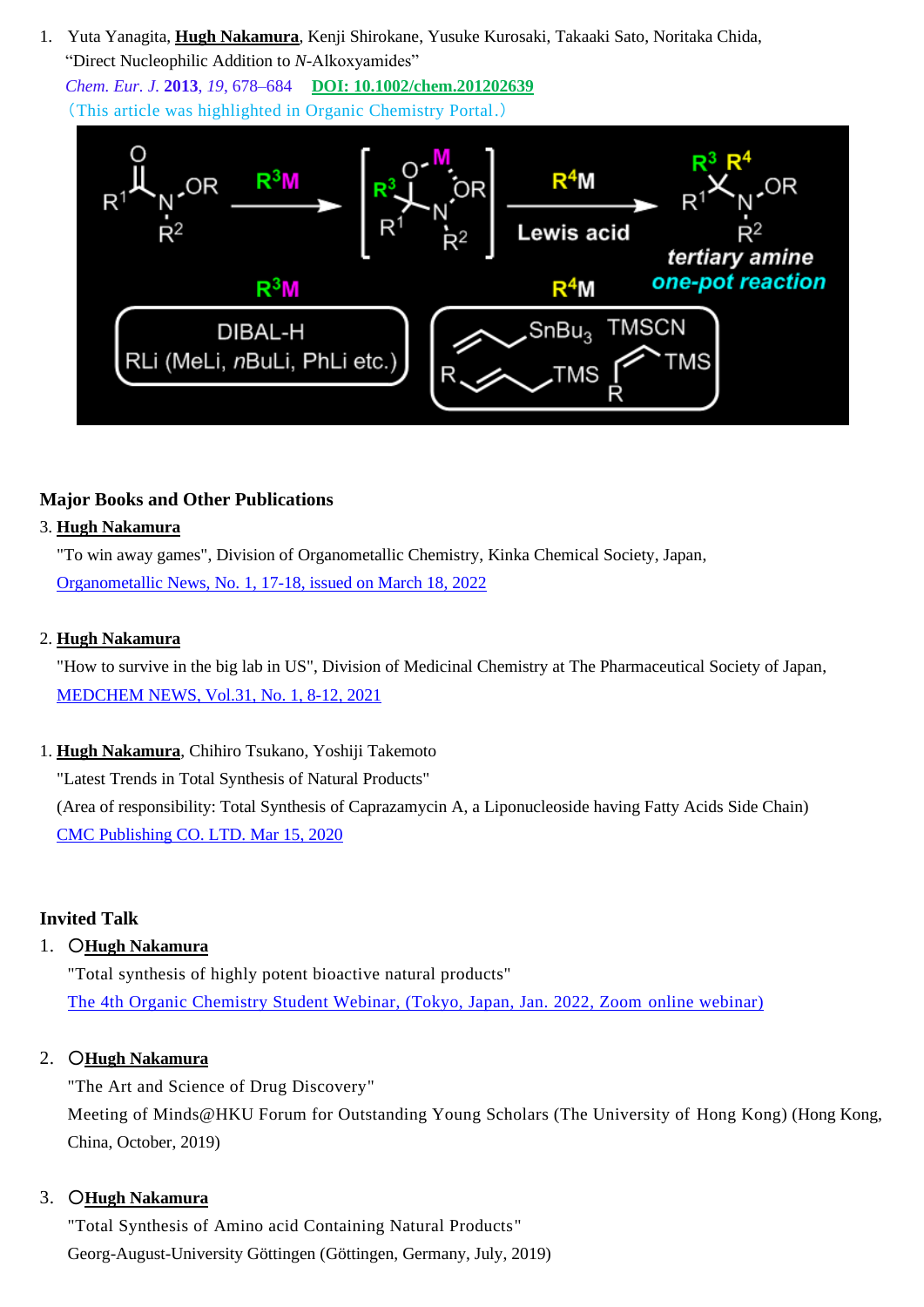#### **Conference Presentations (**○**Presenter )**

- 4. ○Chihiro Tsukano, **Hugh Nakamura**, Takuma Yoshida, Yoshiji Takemoto "Synthetic Studies of Sphaerimicin A, a Liponuleoside Antibiotic" (oral presentation) The 4th International Symposium on Middle Molecular Strategy(ISMMS-4) (Miyagi, Japan, November, 2018)
- 5. **Hugh Nakamura**, ○Manami Kawakami, Chihiro Tsukano, Yoshiji Takemoto "Synthetic Studies of Daphniyunnines" (poster presentation) The 46th Congress of Heterocyclic Chemistry (Kochi, Japan, October, 2017)
- 6. **Hugh Nakamura**, ○Manami Kawakami, Chihiro Tsukano, Yoshiji Takemoto "Synthetic Studies of Daphniyunnines" (oral presentation) The 67th Pharmaceutical Society of Japan in Kinki Annual Convention (Hyogo, Japan, October, 2017)
- 7. 〇Chihiro Tsukano, **Hugh Nakamura**, Takuma Yoshida, Yoshiji Takemoto "Total Synthesis of Caprazamycin A and CPZEN-45" (invited oral presentation) Internatinaol Symposium On Pure & Applied Chemistry (ISPCA) 2017 (Ho CHi Minh City, Vietnam, June, 2017)
- 8. **Hugh Nakamura**, ○Manami Kawakami, Chihiro Tsukano, Yoshiji Takemoto "Synthetic Studies of Daphniyunnines" (oral presentation) The 137th Pharmaceutical Society of Japan Annual Convention (Miyagi, Japan, March, 2017)
- 9. ○**Hugh Nakamura**, Manami Kawakami, Chihiro Tsukano, Yoshiji Takemoto "Synthetic Studies of Daphnilongeranin B"(oral presentation) The 42th Symposium on Progress and Synthesis Progress (Shizuoka, Japan, November, 2016)
- 10. 〇Chihiro Tsukano, **Hugh Nakamura**, Takuma Yoshida, Yoshiji Takemoto "Total Synthesis of CPZEN-45" (oral presentation) The 110th Organic Synthesis Symposium (Tokyo, Japan, November, 2016)
- 11. 〇Chihiro Tsukano, **Hugh Nakamura**, Takuma Yoshida, Yoshiji Takemoto "Total Synthesis of Caprazamycin A and CPZEN-45"(poster presentation) ACP-2016-Korea (Fusion Hall, KI Building KAIST, Daejeon, Korea, October, 2016)
- 12. Takuma Yoshida, **Hugh Nakamura**, Chihiro Tsukano, ○Yoshiji Takemoto "Synthesis of CPZEN-45: Construction of the 1,4-Diazepin-2-one Core by Cu-Catalyzed Intramolecular Amidation of a Vinyl Iodide" (poster presentation) ISHCXX (Kyoto, Japan, July, 2016)
- 13. **Hugh Nakamura**, ○Manami Kawakami, Chihiro Tsukano, Yoshiji Takemoto "Construction of 6-7 fused ring bicyclic framework by [5+2] cycloaddition reaction"(poster presentation) The 136th Pharmaceutical Society of Japan Annual Convention (Kanagawa, Japan, March, 2016)
- 14. **Hugh Nakamura**, ○Takuma Yoshida, Chihiro Tsukano, Yoshiji Takemoto "Synthetic Studies of CPZEN-45" (oral presentation) The 136th Pharmaceutical Society of Japan Annual Convention (Kanagawa, Japan, March, 2016)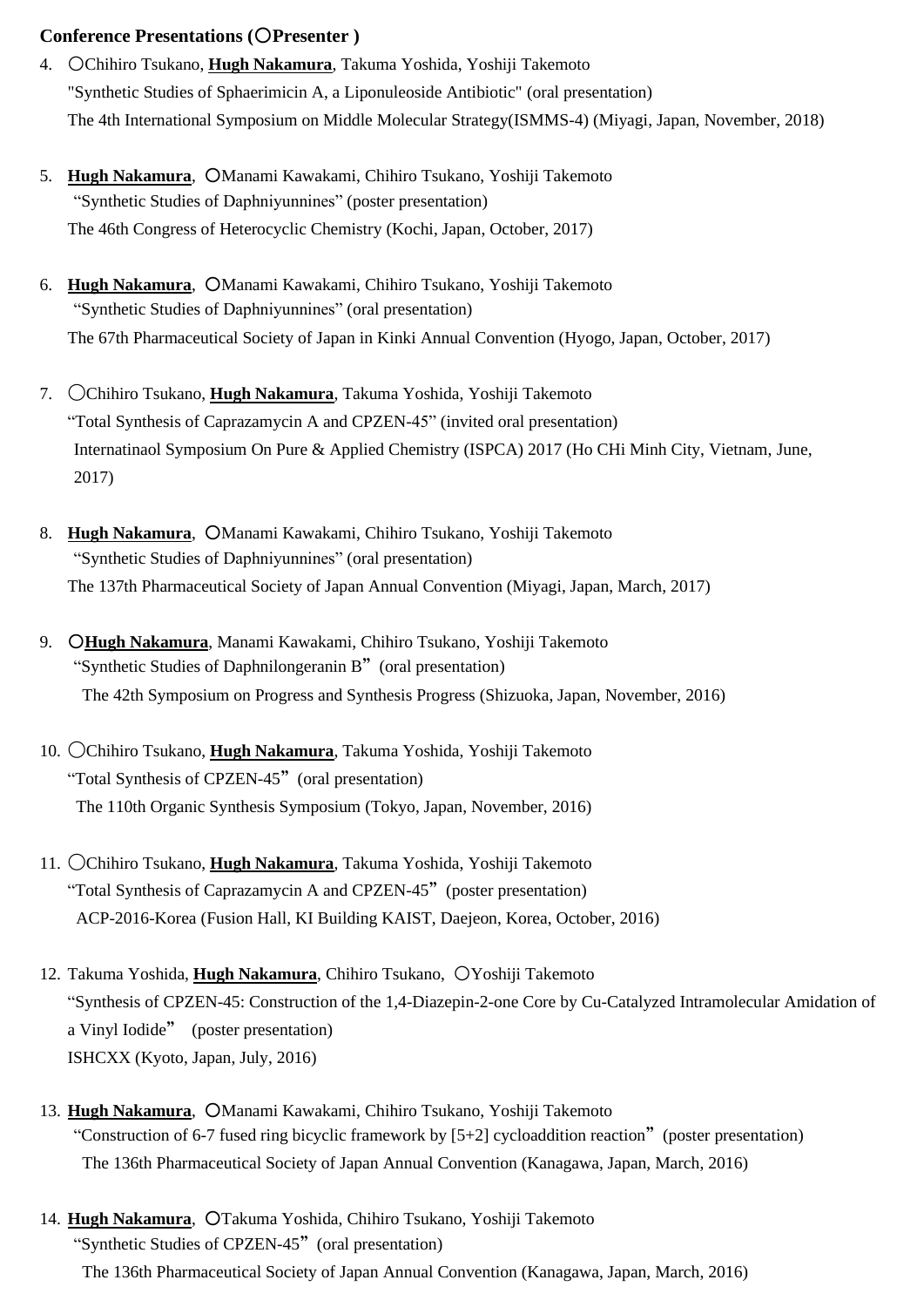- 15. ○**Hugh Nakamura**, Chihiro Tsukano, Motohiro Yasui, Yoshiji Takemoto "Total Synthesis of (−)-Caprazamycin A"(oral presentation) The 9th Seoul-Kyoto-Osaka Joint Symposium (Seoul National University, Korea, November, 2015)
- 16. ○**Hugh Nakamura**, Chihiro Tsukano, Motohiro Yasui, Yoshiji Takemoto "Total Synthesis of (−)-Caprazamycin A"(poster presentation) The 25th ISHC Congress (University of California Santa Barbara, USA, August, 2015)
- 17. ○**Hugh Nakamura**, Chihiro Tsukano, Motohiro Yasui, Yoshiji Takemoto "Total Synthesis of (−)-Caprazamycin A"(poster presentation) The 39th Naito Conference (CHATERAISE Gateaux Kingdom SAPPORO, Japan, July, 2015)
- 18. **Hugh Nakamura**, OTakuma Yoshida, Chihiro Tsukano, Yoshiji Takemoto "Synthetic Studies of CPZEN-45" (poster presentation) The 45th Congress of Heterocyclic Chemistry (Tokyo, Japan, November, 2015)
- 19. **Hugh Nakamura**, ○Takuma Yoshida, Chihiro Tsukano, Yoshiji Takemoto "Synthetic Studies of CPZEN-45" (oral presentation) The 65th Pharmaceutical Society of Japan in Kinki Annual Convention (Osaka, Japan, October, 2015)
- 20. ○**Hugh Nakamura**, Chihiro Tsukano, Motohiro Yasui, Yoshiji Takemoto "Total Synthesis of (−)-Caprazamycin A"(oral presentation) The 6th Otsu Academy Award Congress (Shiga, Japan, October, 2015)
- 21. ○**Hugh Nakamura**, Chihiro Tsukano, Motohiro Yasui, Yoshiji Takemoto "Total Synthesis of (−)-Caprazamycin A"(oral presentation) The 13th Organic Chemistry the Next Generation Symposium (Shiga, Japan, May, 2015)
- 22. ○**Hugh Nakamura**, Chihiro Tsukano, Motohiro Yasui, Yoshiji Takemoto "Total Synthesis of (−)-Caprazamycin A"(oral presentation) The 135th Pharmaceutical Society of Japan Annual Convention (Hyogo, Japan, March, 2015)
- 23. Hugh Nakamura, OTakuma Yoshida, Chihiro Tsukano, Motohiro Yasui, Yoshiji Takemoto "Synthetic Studies of CPZEN-45 : Construction of the 1,4-diazepin-2-one"(oral presentation) The 135th Pharmaceutical Society of Japan Annual Convention (Hyogo, Japan, March, 2015)
- 24. ○**Hugh Nakamura**, Chihiro Tsukano, Motohiro Yasui, Yoshiji Takemoto "Total Synthesis of (−)-Caprazamycin A"(oral presentation) The 56th Symposium on the Chemistry of Natural Products (Kochi, Japan, October, 2014)
- 25. **Hugh Nakamura**, ○Takuma Yoshida, Chihiro Tsukano, Yoshiji Takemoto "Synthetic Studies of CPZEN-45 : Construction of the 1,4-diazepin-2-one by model compound"(oral presentation) The 64th Pharmaceutical Society of Japan in Kinki Annual Convention (Kyoto, Japan, October, 2014)
- 26. ○**Hugh Nakamura**, Chihiro Tsukano, Motohiro Yasui, Yoshiji Takemoto "Synthetic Studies of (−)-Caprazamycin A"(poster presentation) The 31th Organic Synthetic Chemistry Seminar (Fukuoka, Japan, September, 2014)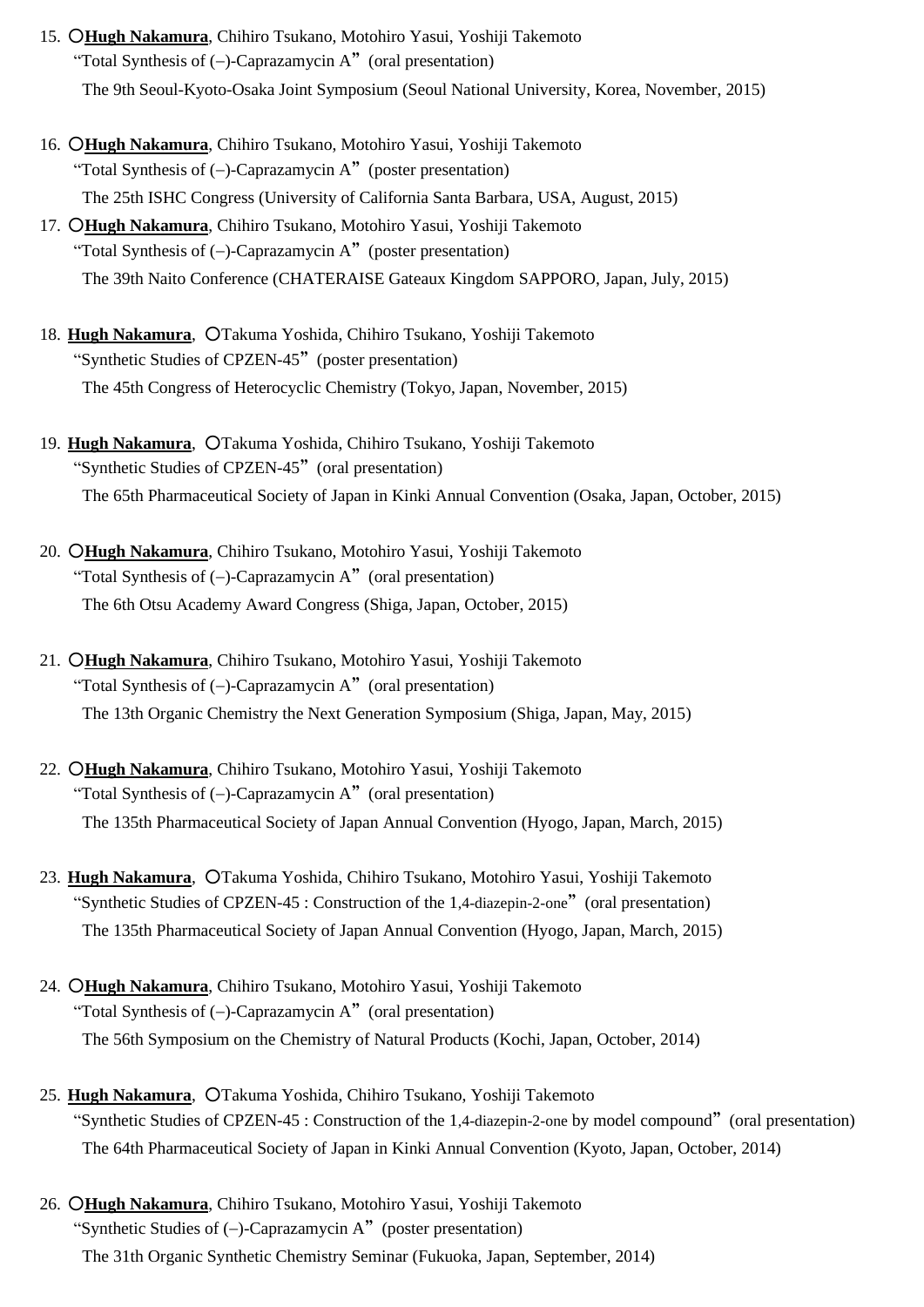- 27. ○**Hugh Nakamura**, Chihiro Tsukano, Motohiro Yasui, Yoshiji Takemoto "Synthetic Studies of Caprazamycins" (oral presentation) The 134th Pharmaceutical Society of Japan Annual Convention (Kumamoto, Japan, March, 2014)
- 28. Chihiro Tsukano, ○Motohiro Yasui, **Hugh Nakamura**, Kazumi Naoya, Yoshiji Takemoto "Synthetic Studies of Caprazamycins"(poster presentation) The 134th Pharmaceutical Society of Japan Annual Convention (Kumamoto, Japan, March, 2014)
- 29. Chihiro Tsukano, ○**Hugh Nakamura**, Shota Sakamoto, Yoshiji Takemoto "Synthetic Studies of Caprazamycins"(poster presentation) The 133th Pharmaceutical Society of Japan Annual Convention (Kanagawa, Japan, March, 2013)
- 30. Chihiro Tsukano, ○**Hugh Nakamura**, Shota Sakamoto, Shinsuke Yokouchi, Toshifumi Kuribayashi, Yoshiji Takemoto "Synthetic Studies of Caprazamycins : Construction of the 7-membered diazepanone ring"(oral presentation) The 62th Pharmaceutical Society of Japan in Kinki Annual Convention (Hyogo, Japan, October, 2012)
- 31. Chihiro Tsukano, ○**Hugh Nakamura**, Shota Sakamoto, Shinsuke Yokouchi, Toshifumi Kuribayashi, Yoshiji Takemoto "Synthetic Studies of Caprazamycins"(poster presentation)

The 29th Organic Synthetic Chemistry Seminar (Shizuoka, Japan, September, 2012)

### **List of third party funded projects**

|             | 1. $07/2017 - 06/2019$ | Development of total synthesis of natural product by electrochemistry      |
|-------------|------------------------|----------------------------------------------------------------------------|
|             |                        | Location: Baran group, The Scripps Research Institute, USA                 |
|             |                        | Founded by Japan Society for the Promotion of Science                      |
|             |                        | $(114, 266$ USD)                                                           |
|             |                        |                                                                            |
| $2^{\circ}$ | $04/2014 - 03/2017$    | Total synthesis of caprazamycin A, and development of construction of syn- |
|             |                        | <u>B-hydroxy amino acid by thiourea organocatalyst</u>                     |
|             |                        | Location: Takemoto group, Kyoto University, Japan                          |
|             |                        | Founded by Japan Society for the Promotion of Science                      |
|             |                        | $(93,978$ USD)                                                             |
|             |                        |                                                                            |
| 3.          | $04/2012 - 03/2014$    | Synthetic studies of caprazol and caprazamycins                            |
|             |                        | Location: Takemoto group, Kyoto University, Japan                          |
|             |                        | Founded by Japan Student Services Organization                             |
|             |                        | $(18, 426 \text{ USD})$                                                    |

#### **List of teaching experience**

| $06/2019 - now$     | Organic chemistry experimental instruction (to visiting student from China) |
|---------------------|-----------------------------------------------------------------------------|
|                     | The Scripps Research Institute, Baran group, USA                            |
| $01/2019 - 03/2019$ | Organic chemistry experimental instruction (to visiting student from Korea) |
|                     | The Scripps Research Institute, Baran group, USA                            |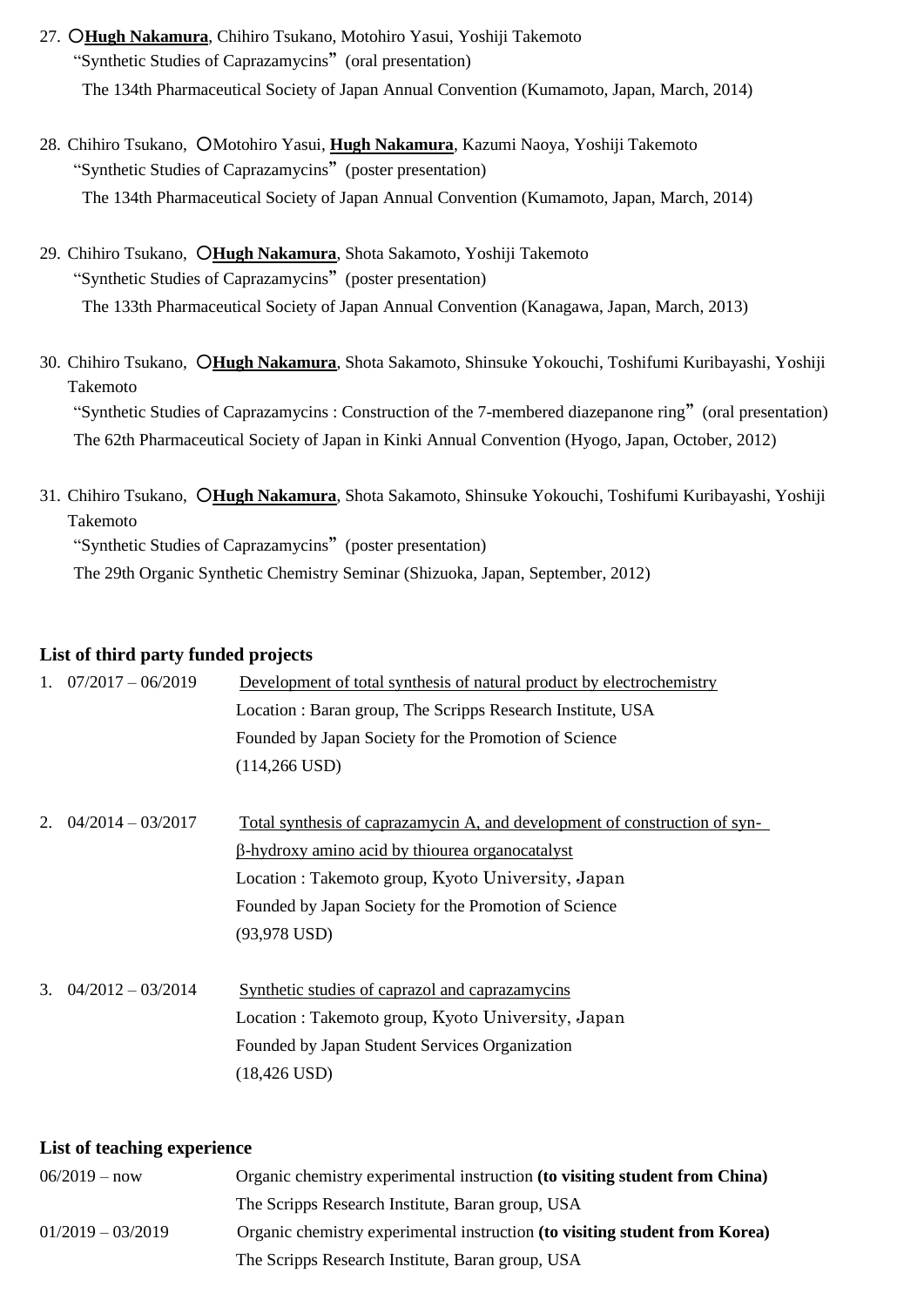| Organic chemistry experimental instruction (to visiting student from Spain) |
|-----------------------------------------------------------------------------|
| The Scripps Research Institute, Baran group, USA                            |
| Supervision of the visiting graduate student program (from Japan)           |
| Topic : Total synthesis of natural product                                  |
| The Scripps Research Institute, Baran group, USA                            |
| Organic chemistry experimental instruction (to graduate student from USA)   |
| The Scripps Research Institute, USA                                         |
| Supervision of the undergraduate students program                           |
| Topic : Organic synthesis, purification techniques, NMR, 2D NMR, and IR     |
| Kyoto University, Japan                                                     |
| Supervision of the undergraduate students program                           |
| Topic: Organic synthesis, purification techniques, NMR, 2D NMR, and IR      |
| Kyoto University, Japan                                                     |
| Supervision of the undergraduate students program                           |
| Topic: Organic synthesis, purification techniques, NMR, 2D NMR, and IR      |
| Kyoto University, Japan                                                     |
| Supervision of the undergraduate students program                           |
| Topic: Organic synthesis, purification techniques, NMR, 2D NMR, and IR      |
| Kyoto University, Japan                                                     |
| Supervision of the undergraduate students program                           |
| Topic : Organic synthesis, purification techniques, NMR, 2D NMR, and IR     |
| Kyoto University, Japan                                                     |
|                                                                             |

#### **Reference**

- Prof. Dr. Phil S. Baran (The Scripps Research Institute, USA) email: pharan@scripps.edu
- Prof. Dr. Yoshiji Takemoto (Kyoto University, Japan) email: [takemoto@pharm.kyoto-u.ac.jp](mailto:takemoto@pharm.kyoto-u.ac.jp)
- Prof. Dr. Chihiro Tsukano (Kyoto University, Japan) email: [tsukano.chihiro.2w@kyoto-u.ac.jp](mailto:tsukano.chihiro.2w@kyoto-u.ac.jp)
- Prof. Dr. Noritaka Chida (Keio University, Japan) email: *chida@applc.keio.ac.jp*
- Prof. Dr. Takaaki Sato (Keio University, Japan) email: [takaakis@applc.keio.ac.jp](mailto:takaakis@applc.keio.ac.jp)